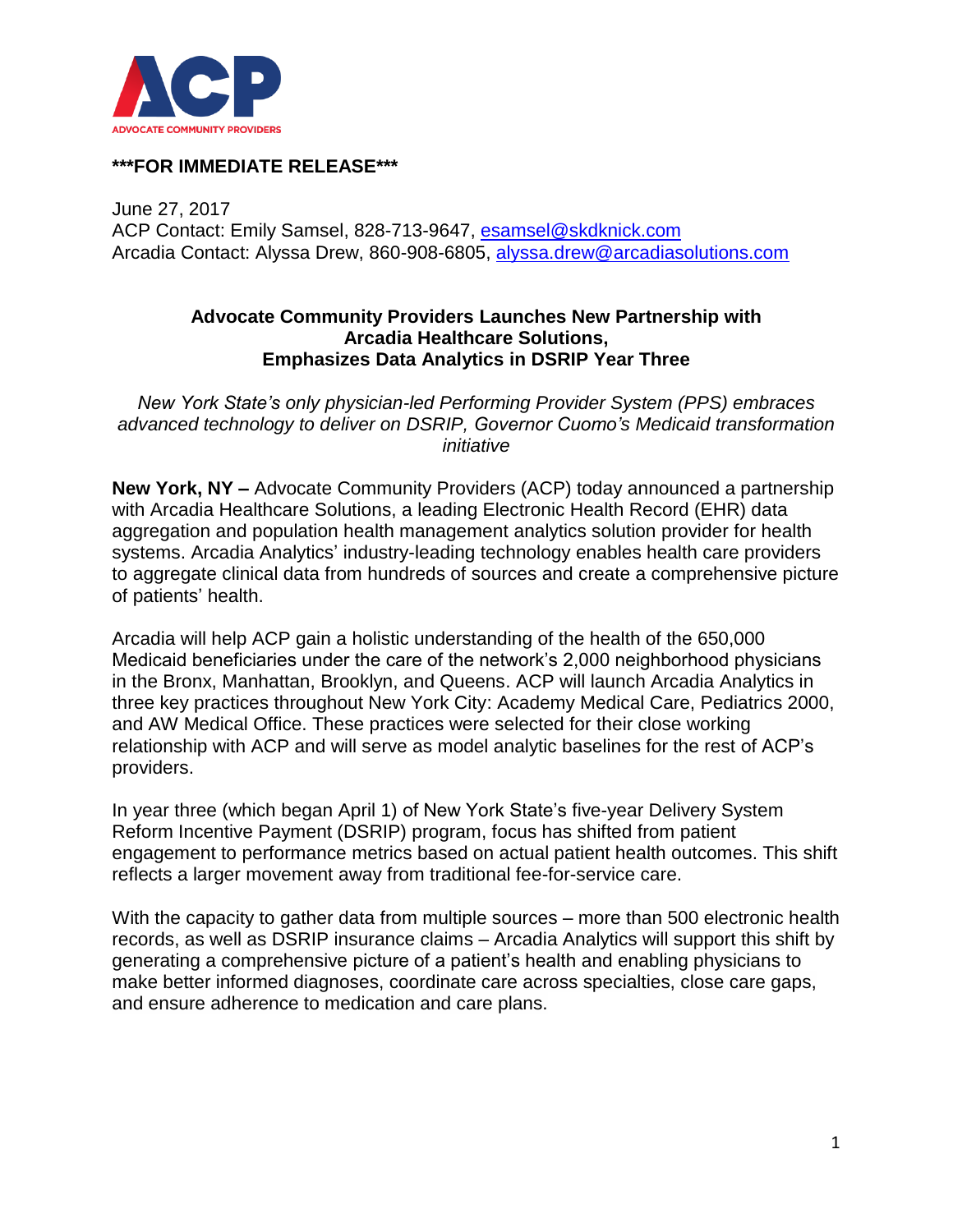

Arcadia Analytics technology allows for local and system-wide quality improvement, supporting physicians and their care teams in addressing all of a patient's needs during a given appointment. ACP's care management team will support patient outreach and engagement, enabling ACP's health care practitioners to more effectively connect with patients who need services to manage chronic or complex conditions.

Arcadia Analytics also will provide ACP with sophisticated data visualization tools to better understand medical expenses and utilization, including cost trends, cost variability, and in-and-out of network referral patterns. Managing medical expenses is key to successfully stewarding resources in value-based care arrangements.

"We're excited about working with such a visionary provider-led organization to address the needs of underserved Medicaid populations in the New York State DSRIP program," said **Sean Carroll, Chief Executive Officer, Arcadia**. "We look forward to a long and collaborative partnership with Advocate Community Partners built upon a foundation of high quality data."

"ACP is excited about the potential of Arcadia's software and data management capabilities," said **Tonguc Yaman, Chief Information Officer, ACP.** "Many challenges arise from the storage of electronic health records in multiple complex databases; accessing a patient's comprehensive care history in one single place will allow ACP to focus all of our resources on providing the best possible care to our patients,".

"As we close in on the half-way point of the Governor's initiative to transform and restructure New York State's health care delivery system, the launch of our pilot program with Arcadia Analytics brings ACP one step closer to value-based care," said **Mario Paredes, Chief Executive Officer, ACP**. "Arcadia's platform will mean greater efficiency for our providers, and higher quality care for our Medicaid beneficiaries."

#### # # # #

# **About Advocate Community Providers**

Advocate Community Providers (ACP) is a network of nearly 3,500 providers, including 1,400 Primary Care Physicians and 1,700 specialists, dedicated to health, wellness and social services in lower-income, underserved Hispanic, Asian and African American communities throughout New York City. Representing 650,000 patients across four boroughs of New York City.